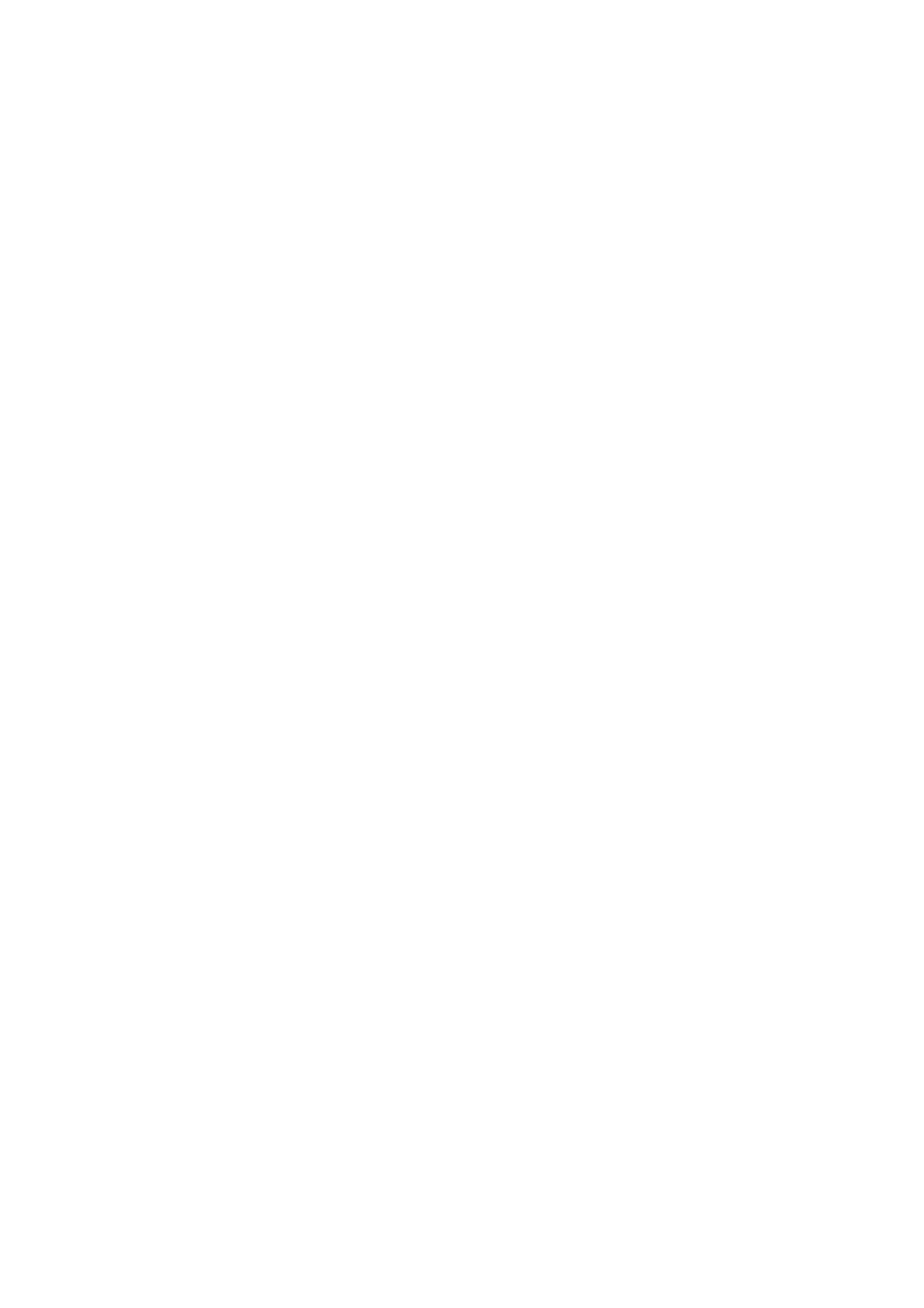| <b>CIMENTO</b><br><b>OYAK</b>                                     | Ürün Analiz Raporu<br><b>Product Analysis Report</b>           |
|-------------------------------------------------------------------|----------------------------------------------------------------|
| <b>RAPOR TAR H</b><br><b>Report Date</b>                          | 19.02.2021                                                     |
| <b>RAPOR NO</b><br><b>Report No</b>                               | CEM-0205-2021-0003                                             |
| <b>NUMUNENIN ADI</b><br><b>Sample Type</b>                        | <b>CEM II/A-M (S-L) 42,5R</b><br><b>CEM II/A-M (S-L) 42,5R</b> |
| <b>ALINDI I YER</b><br><b>Sample Taken Place</b>                  | OYAK Ç MENTO FABR KALARI Aslan Fabrika                         |
| <b>DÖNEM</b><br><b>NUMUNENIN TEMS L ETT</b><br><b>Time Period</b> | 15.01.2021-21.01.2021                                          |
| <b>DENEY LABORATUVARI</b><br><b>Testing Laboratory</b>            | Aslan Fabrika Kalite Kontrol Laboratuvarı                      |

| K MYASAL ÖZELL KLER                                       | ELDE ED LEN DE ERLER    | <b>TS EN 197-1 SINIR</b><br><b>DE ERLER</b> | <b>DENEY METODLARI</b> |
|-----------------------------------------------------------|-------------------------|---------------------------------------------|------------------------|
| <b>CHEMICAL REQUIREMENTS</b>                              | <b>Obtained Results</b> | <b>IEN 197-1 Standard Limit Values</b>      | <b>Test Methods</b>    |
| %<br>SO <sub>3</sub><br>%<br><b>Sulfur TrioXide</b>       | 2,70                    | Max. 4,0                                    | <b>TS EN 196-2</b>     |
| %<br>Na2O<br>%<br>Sodium OXide                            | 0,22                    |                                             | <b>TS EN 196-2</b>     |
| $\frac{0}{0}$<br>K <sub>2</sub> O<br>%<br>Potassium OXide | 0.54                    |                                             | <b>TS EN 196-2</b>     |
| %<br>Na(Eq)<br>%<br><b>Equivalent Alkaline</b>            | 0,58                    |                                             | <b>TS EN 196-2</b>     |
| $\%$<br>Klorür (CI <sup>-</sup> )<br>%<br>Clorur          | 0.0369                  | Max. 0,1000                                 | <b>TS EN 196-2</b>     |

| F Z KSEL ÖZELL KLER<br><b>PHYSICAL REQUIREMENTS</b>      |                   |      |                      |                    |
|----------------------------------------------------------|-------------------|------|----------------------|--------------------|
| 2 Günlük Basınç Dayanımı<br>2 Day Compressive Strength   | <b>MPa</b><br>MPa | 30,4 | Min. 20,0            | <b>TS EN 196-1</b> |
| 7 Günlük Basınç Dayanımı<br>7 Day Compressive Strength   | <b>MPa</b><br>MPa | 44,0 |                      | <b>TS EN 196-1</b> |
| 28 Günlük Basınç Dayanımı<br>28 Day Compressive Strength | MPa<br>MPa        | 59,1 | Min. 42,5- Max. 62,5 | <b>TS EN 196-1</b> |
| Özgül A ırlık<br>Specific Gravity                        | d<br>d            | 3,13 |                      |                    |
| Özgül Yüzey (Blaine)<br>Specific Surface                 | cm2/g<br>cm2/g    | 4450 |                      | <b>TS EN 196-6</b> |
| Priz Ba langıcı<br><b>Initial Setting Time</b>           | dakika<br>min     | 155  | Min. 60              | <b>TS EN 196-3</b> |
| Hacim Genle mesi (Le<br>Chatelier)<br>Soudness           | mm<br>mm          | 1,0  | Max. 10              | <b>TS EN 196-3</b> |

Quality Control Expert / Engineer **Kalite Kontrol Uzmanı / Mühendisi**

Deney sonuçları yukarıda tanımlanan numuneye aittir. Test results belong to the sample defined above.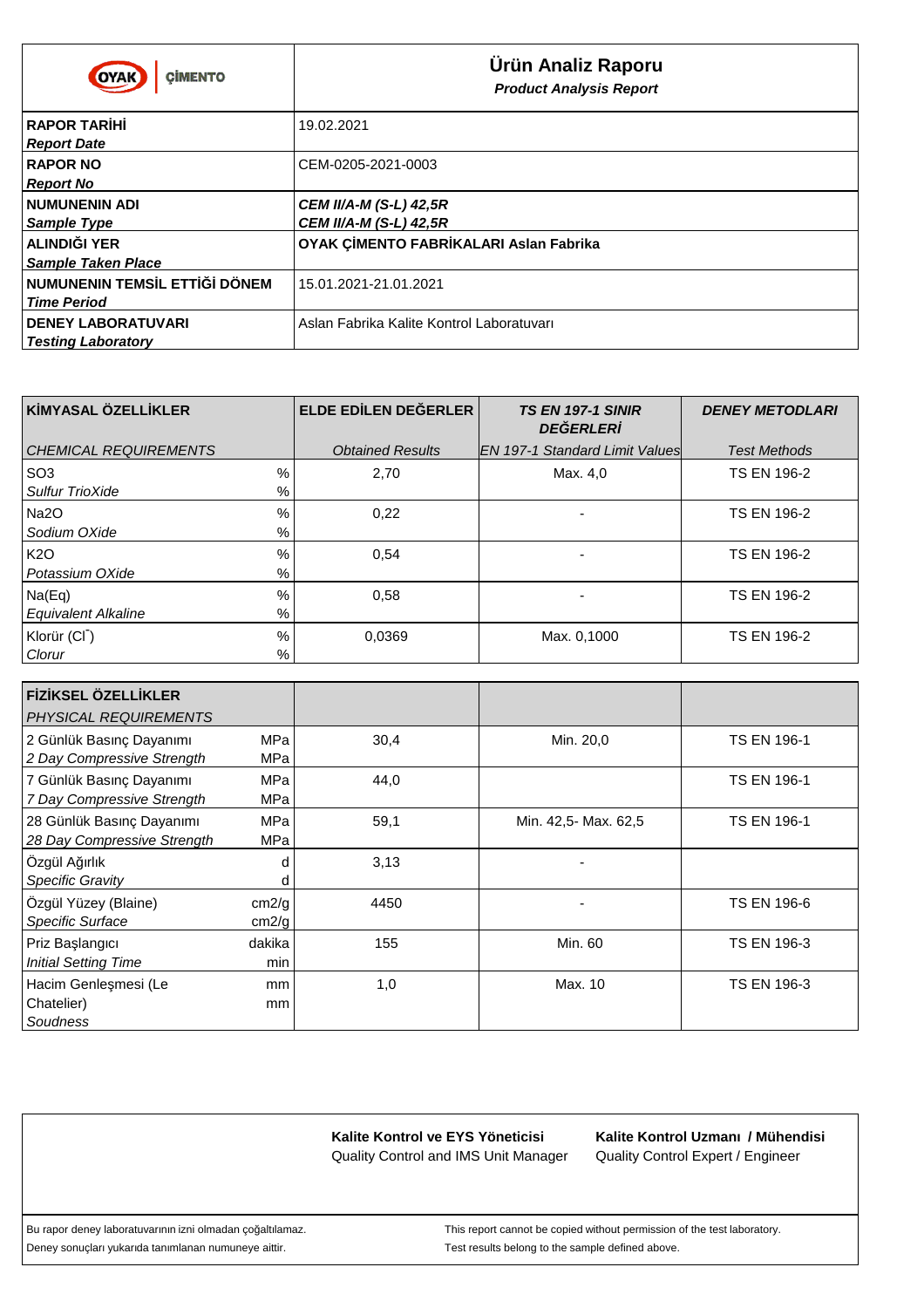| <b>CIMENTO</b><br>OYAK                                            | <b>Ürün Analiz Raporu</b><br><b>Product Analysis Report</b>    |
|-------------------------------------------------------------------|----------------------------------------------------------------|
| <b>RAPOR TAR H</b><br><b>Report Date</b>                          | 19.02.2021                                                     |
| <b>RAPOR NO</b><br><b>Report No</b>                               | CEM-0223-2021-0003                                             |
| <b>NUMUNENIN ADI</b><br><b>Sample Type</b>                        | <b>CEM II/B-M (S-L) 42,5R</b><br><b>CEM II/B-M (S-L) 42,5R</b> |
| ALINDI I YER<br><b>Sample Taken Place</b>                         | OYAK Ç MENTO FABR KALARI Aslan Fabrika                         |
| <b>DÖNEM</b><br><b>NUMUNENIN TEMS L ETT</b><br><b>Time Period</b> | 15.01.2021-21.01.2021                                          |
| <b>DENEY LABORATUVARI</b><br><b>Testing Laboratory</b>            | Aslan Fabrika Kalite Kontrol Laboratuvari                      |

| K MYASAL ÖZELL KLER              | ELDE ED LEN DE ERLER    | <b>TS EN 197-1 SINIR</b><br><b>DE ERLER</b> | <b>DENEY METODLARI</b> |
|----------------------------------|-------------------------|---------------------------------------------|------------------------|
| <b>CHEMICAL REQUIREMENTS</b>     | <b>Obtained Results</b> | <b>IEN 197-1 Standard Limit Values</b>      | <b>Test Methods</b>    |
| $\frac{0}{0}$<br>SO <sub>3</sub> | 2,75                    | Max. 4,0                                    | <b>TS EN 196-2</b>     |
| %<br><b>Sulfur TrioXide</b>      |                         |                                             |                        |
| %<br>Na2O                        | 0,18                    |                                             | <b>TS EN 196-2</b>     |
| Sodium OXide<br>%                |                         |                                             |                        |
| K <sub>2</sub> O<br>%            | 0,56                    |                                             | <b>TS EN 196-2</b>     |
| %<br>Potassium OXide             |                         |                                             |                        |
| %<br>Na(Eq)                      | 0,55                    |                                             | <b>TS EN 196-2</b>     |
| %<br><b>Equivalent Alkaline</b>  |                         |                                             |                        |
| Klorür (CI <sup>-</sup> )<br>%   | 0,0452                  | Max. 0,1000                                 | <b>TS EN 196-2</b>     |
| %<br>Clorur                      |                         |                                             |                        |

| F Z KSEL ÖZELL KLER<br><b>PHYSICAL REQUIREMENTS</b>      |                   |       |                      |                    |
|----------------------------------------------------------|-------------------|-------|----------------------|--------------------|
| 2 Günlük Basınç Dayanımı<br>2 Day Compressive Strength   | <b>MPa</b><br>MPa | 29,2  | Min. 20,0            | <b>TS EN 196-1</b> |
| 28 Günlük Basınç Dayanımı<br>28 Day Compressive Strength | MPa<br>MPa        | 53,4  | Min. 42,5- Max. 62,5 | <b>TS EN 196-1</b> |
| Özgül A ırlık<br>Specific Gravity                        | d<br>d            | 3,10  |                      |                    |
| Özgül Yüzey (Blaine)<br>Specific Surface                 | cm2/g<br>cm2/g    | 4320  |                      | TS EN 196-6        |
| Su / Çimento<br>Water/Cement                             | %<br>%            | 32,50 |                      | <b>TS EN 196-1</b> |
| Priz Ba langıcı<br><b>Initial Setting Time</b>           | dakika<br>min     | 165   | Min. 60              | <b>TS EN 196-3</b> |
| Hacim Genle mesi (Le<br>Chatelier)<br>Soudness           | mm<br>mm          | 0,5   | Max. 10              | TS EN 196-3        |

Quality Control Expert / Engineer **Kalite Kontrol Uzmanı / Mühendisi**

Deney sonuçları yukarıda tanımlanan numuneye aittir. Test results belong to the sample defined above.